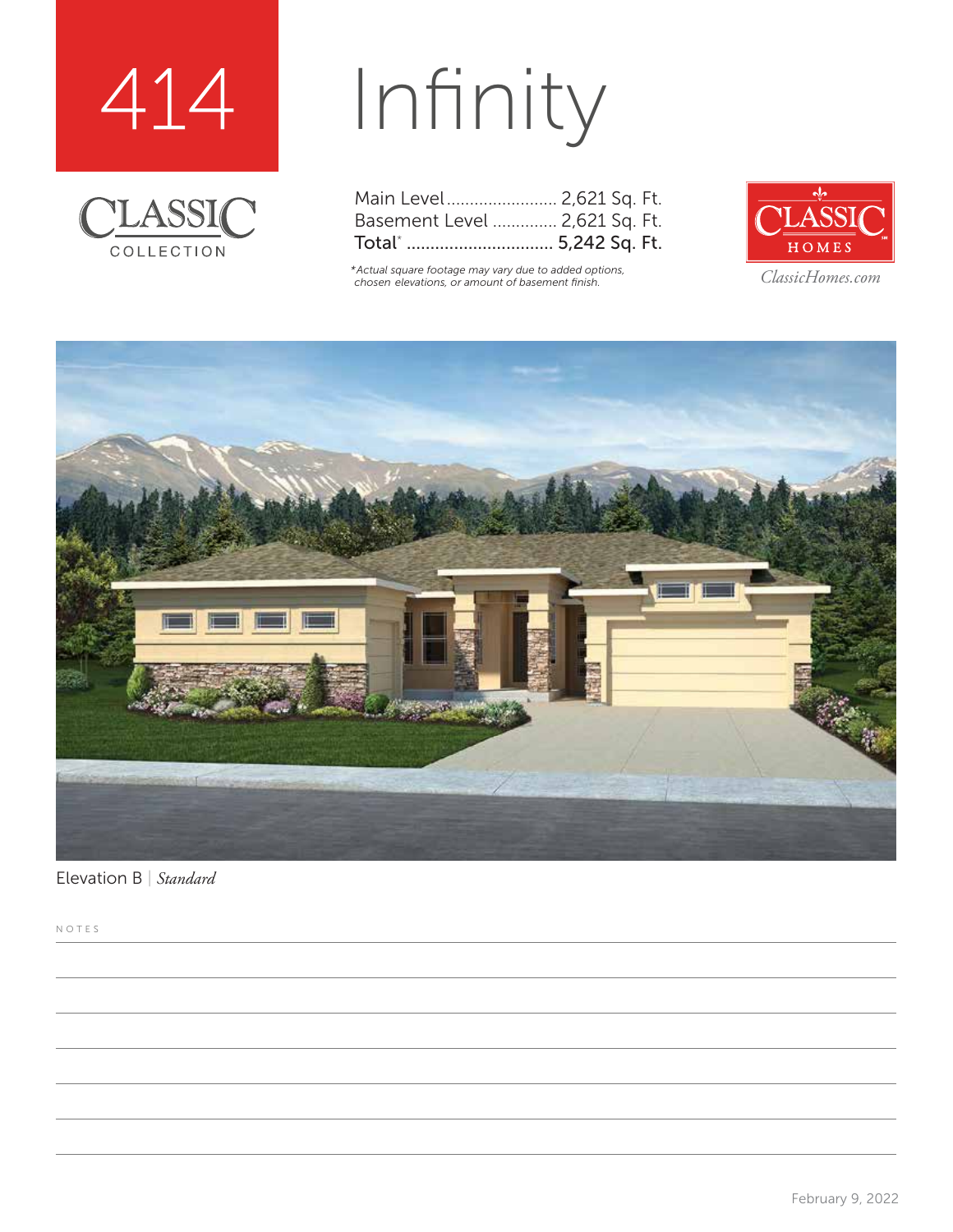### Main Level



#### INFINITY Model 414

*Optional 'A' Elevation shown*

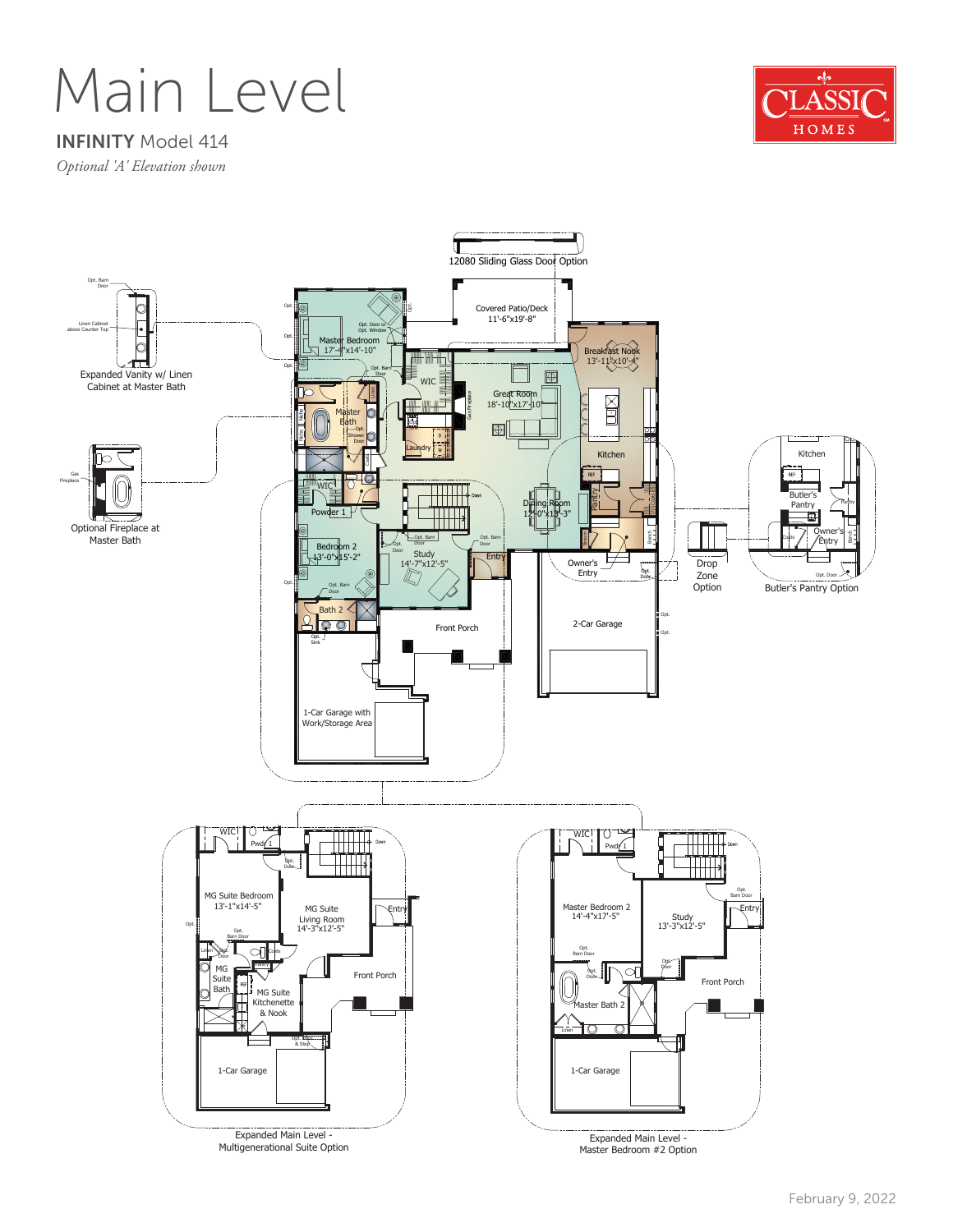### Basement Level



INFINITY Model 414 | with Optional Finish

*Optional 'A' Elevation shown*